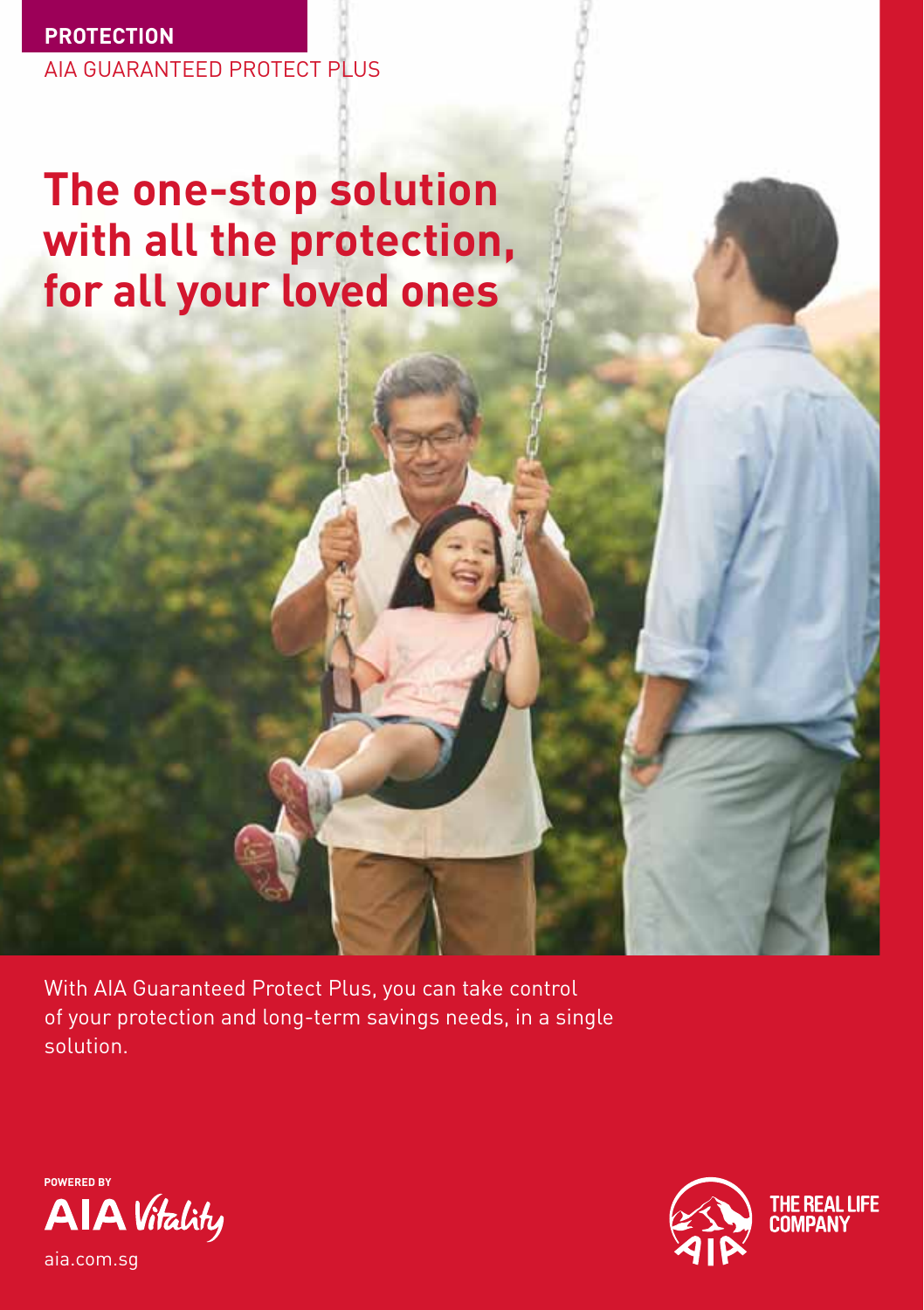## Take charge of your every need with just one plan

Live life to the fullest with the ones you love by ensuring that all your bases are well covered. With an all-in-one plan that meets your protection and savings needs while motivating you to live healthier, you'll be free to focus on the important things in life, such as taking care of your loved ones.



### **The one-stop solution for all your protection and savings needs**

AIA Guaranteed Protect Plus is a one-stop solution with a unique multiplier feature that lets you tailor your level of coverage according to what you need while the cash value of your plan accumulates. When you sign up for an AIA Vitality membership with this plan, we'll give you free extra coverage, called the PowerUp Dollar.

Besides providing protection for death, total and permanent disability and critical illness, this plan also offers added financial security with quaranteed cash value and potential bonuses<sup>1</sup> which you can leave to your loved ones.

#### **Be in control of your protection cover:**

- Boost your coverage by 2X, 3X or 5X with the multiplier feature
- Choice of multiplier coverage period and premium payment period
- Cover all stages of critical illnesses with critical illness add-on
- Enjoy free extra coverage with AIA Vitality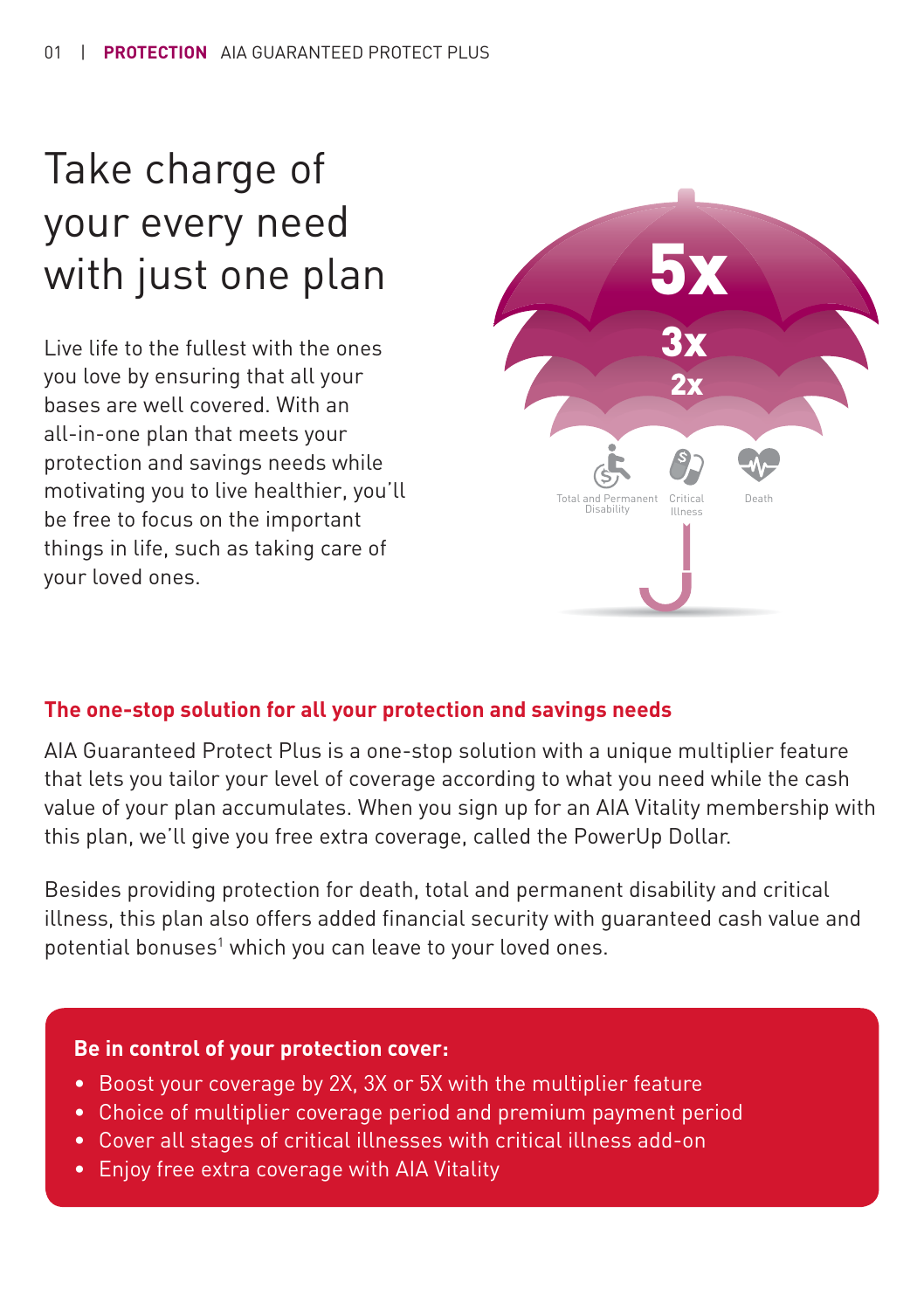## Key benefits:



### **More choices of multiplier for your coverage, up to age 75**

With the multiplier feature in AIA Guaranteed Protect Plus, you can boost your coverage by 2X, 3X or 5X, up to age 65 or 75 depending on your needs while continuing to enjoy a lifetime of protection till age 100 $^{\rm 2}.$ 

#### **For example**

- If you have dependents, the 5X coverage will provide your family with much needed financial security with some cash value.
- If you prefer to focus on growing your savings, the 2X coverage will allow your cash value to accumulate faster while maintaining some protection.



#### **Limited payment for a lifetime of protection**

AIA Guaranteed Protect Plus offers you a choice to pay your premiums in 12 or 20 years to suit your budget while providing protection for life $^2$ .



#### **Options to cover against any stage of critical illnesses**

With medical advances, early detection and treatment can prevent illnesses from progressing to more advanced stages. By adding on critical illness coverage<sup>3</sup>, you will receive financial support to focus on your recovery, without having to worry about your finances.

#### **Choice of critical illness add-ons:**

- **Early Critical Protector Life Plus** covers early, intermediate and major stages of critical illnesses. It also covers special conditions<sup>4</sup> such as osteoporosis and diabetic complications.
- **Critical Protector Life**  covers major stages of critical illness.

Best of all, these add-ons will also give your critical illness coverage a lift with the same multiplier that you have chosen on your basic plan up to age 65 or 75. After which, you can still continue to enjoy the protection all the way to age 100<sup>4</sup>.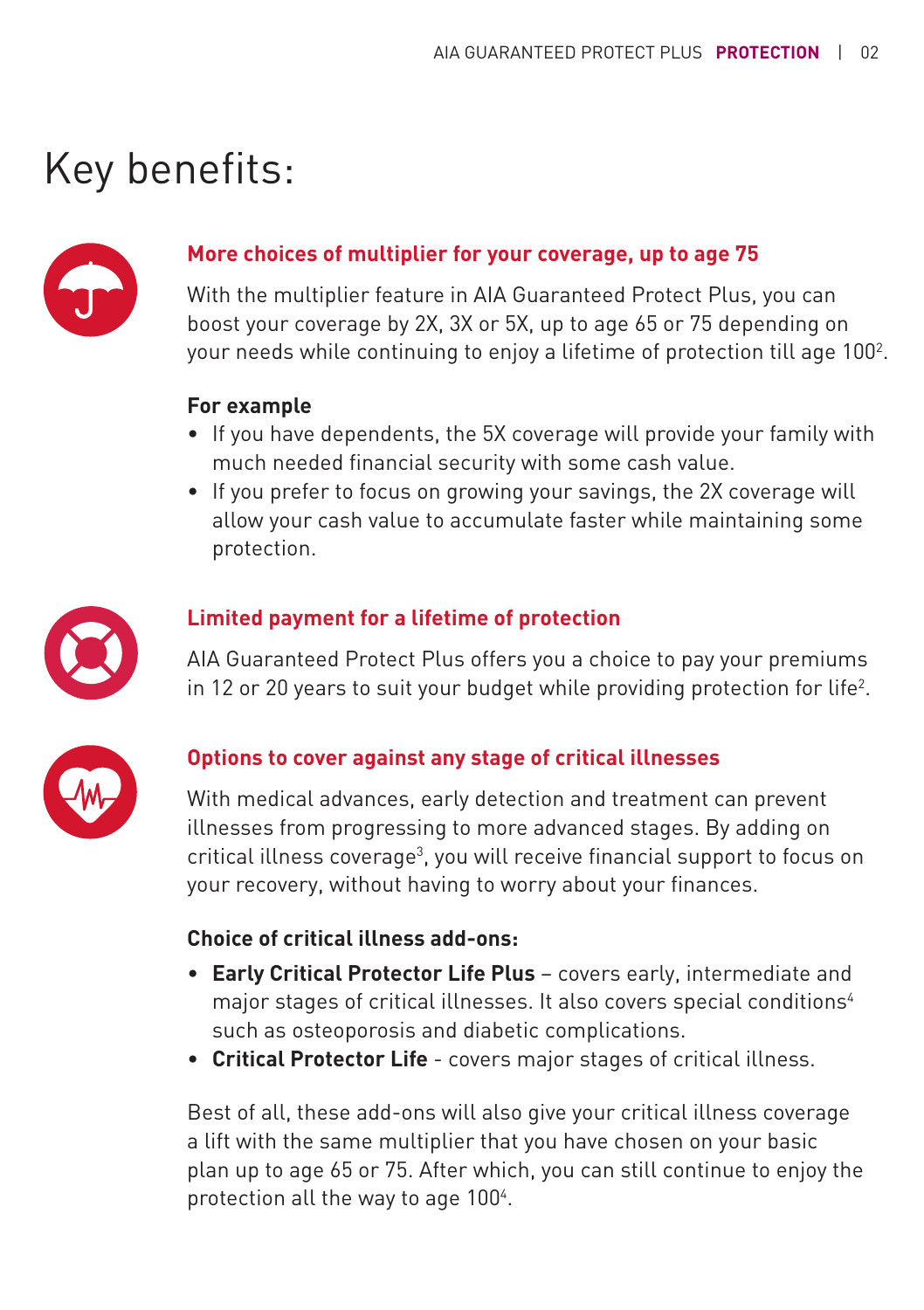



#### **Be empowered to live better**

To ensure that you are well-positioned to take care of your loved ones, you need to be in the best of health. AIA Vitality is a wellness programme that works with you to make real change to your health. By committing to living a healthier lifestyle, you get rewarded with perks such as travel discounts and annual cashbacks as your AIA Vitality status improves.



#### **Get additional coverage at no extra premiums**

Sign up as an AIA Vitality member and enjoy free additional coverage on top of your boosted coverage known as the PowerUp Dollar, right from the start of your policy.

The amount of PowerUp Dollar you get depends on the multiplier you have chosen for your basic plan. It may change yearly based on your AIA Vitality status<sup>5</sup> until you reach your multiplier cut off age or 15 years from the start of your policy, whichever is later. You can enjoy this extra coverage in your later years which will be paid out upon a claim or maturity<sup>6</sup>.

| Your choice of<br><b>Multiplier</b> | % of coverage<br>amount | <b>Base PowerUp Dollar</b> |
|-------------------------------------|-------------------------|----------------------------|
| 2x                                  | 10%                     | S\$10,000                  |
| Зx                                  | 15%                     | S\$15,000                  |
| 5x                                  | 25%                     | S\$25,000                  |

#### Assuming a coverage amount of S\$100,000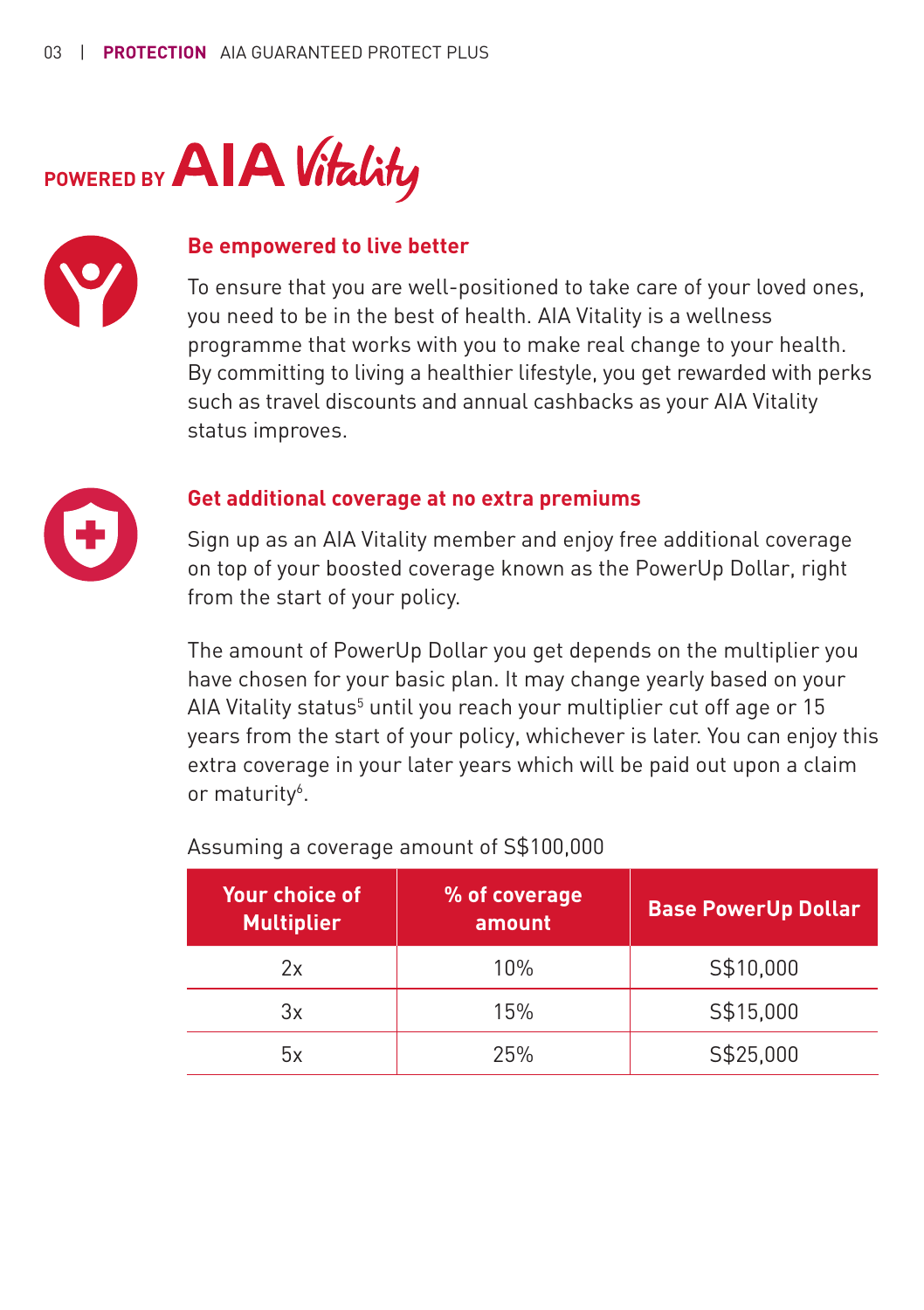### Example



Thomas Lim is a 35-year-old (non-smoker) business consultant who is married with 2 children. His main priorities are taking care of his family and health.

**Coverage amount:** S\$50,000 **Multiplier:** 2X **Boosted coverage to age 65:** S\$100,000 **Add-on:** 2X Early Critical Protector Life Plus to age 65 **Premium:** S\$208.81 monthly for 20 years

As an AIA Vitality member, Thomas gets free additional coverage of S\$5,000 at the start of his policy as his Base PowerUp Dollar.



At age 65:

- The 2X multiplier ends and his coverage is reduced to S\$50,000
- If Thomas maintained Gold Vitality status throughout the plan, his PowerUp Dollar will be S\$5,000
- His total coverage is \$55,000 to age 100 while the cash value of his plan grows

Note: Diagram is not drawn to scale and for illustration purpose only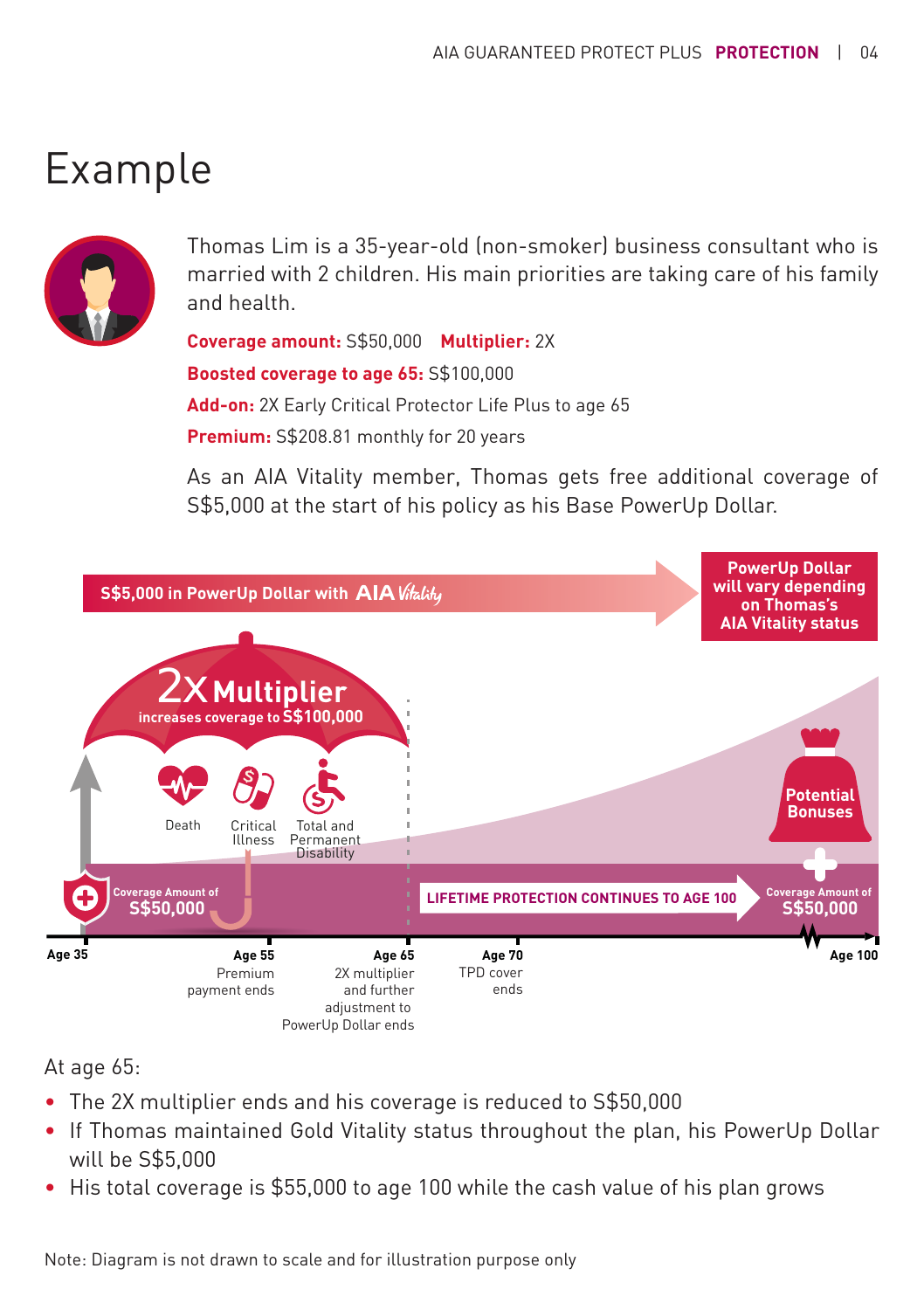#### **General Note:**

There are certain conditions such as pre-existing conditions, whereby no benefits will be payable. Waiting period and survival period are applicable before the critical illness benefits will be payable. You are advised to read the relevant policy contracts for details.

- 1. Bonuses are non-guaranteed and will depend on the experience of AIA's participating fund. However, the annual bonuses once declared and credited to your policy will form part of the quaranteed benefits.
- 2. The coverage for death and total and permanent disability will cease at age 100 and age 70 respectively.
- 3. Refer to the Early Critical Protector Life Plus and Critical Protector Life product summary for the list of covered critical illnesses, special conditions and other details.
- 4. Coverage for special conditions will cease at age 85.
- 5. PowerUp Dollar may increase or decrease at each policy anniversary depending on the insured's AIA Vitality status as at 45 days before each policy anniversary.
- 6. PowerUp Dollar is payable upon maturnity or termination of your policy due to a claim.

#### **Important Notes:**

These insurance plans are underwritten by AIA Singapore Private Limited (Reg. No. 201106386R) ("AIA"). All insurance applications are subject to AIA's underwriting and acceptance. This brochure is not a contract of insurance. The precise terms and conditions of these plans, including exclusions whereby the benefits under these plans may not be paid out, are specified in the policy contracts. You are advised to read the policy contracts.

Buying a life insurance policy can be a long-term commitment. An early termination of the policy usually involves high costs and the surrender value payable may be less than the total premiums paid. You should consider carefully before terminating the policy or switching to a new one as there may be disadvantages in doing so. The new policy may cost more or have fewer benefits at the same cost.

The information is correct as at 12 January 2017.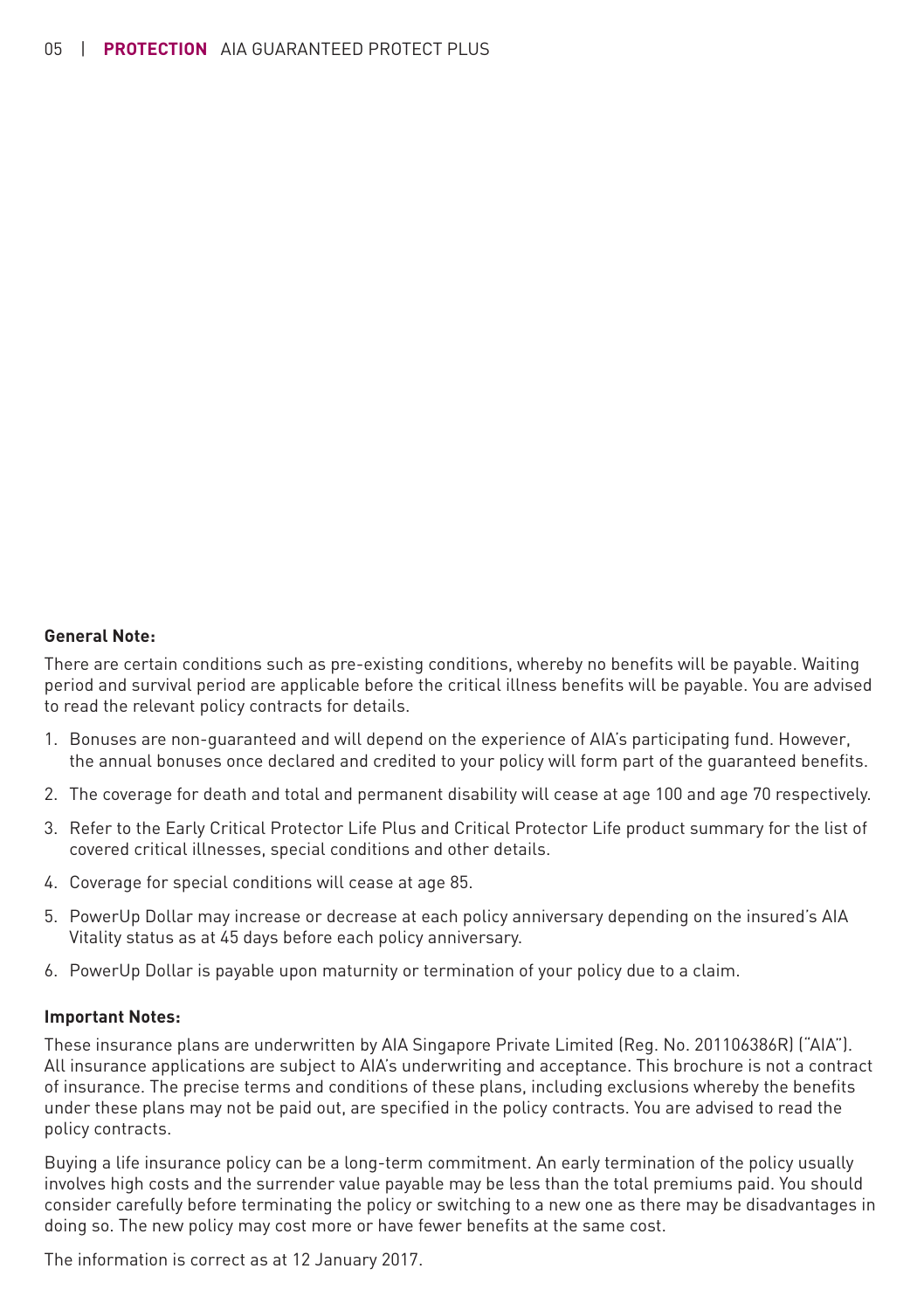# About AIA

AIA Group Limited and its subsidiaries (collectively "AIA" or the "Group") comprise the largest independent publicly listed pan-Asian life insurance group. It has a presence in 18 markets in Asia-Pacific - wholly-owned branches and subsidiaries in Hong Kong, Thailand, Singapore, Malaysia, China, Korea, the Philippines, Australia, Indonesia, Taiwan, Vietnam, New Zealand, Macau, Brunei, a 97 per cent subsidiary in Sri Lanka, a 49 per cent joint venture in India and a representative office in Myanmar and Cambodia.

The business that is now AIA was first established in Shanghai almost a century ago. It is a market leader in the Asia-Pacific region (ex-Japan) based on life insurance premiums and holds leading positions across the majority of its markets. It had total assets of US\$181 billion as of 31 May 2016.

AIA meets the long-term savings and protection needs of individuals by offering a range of products and services including life insurance, accident and health insurance and savings plans. The Group also provides employee benefits, credit life and pension services to corporate clients. Through an extensive network of agents, partners and employees across Asia-Pacific, AIA serves the holders of more than 29 million individual policies and over 16 million participating members of group insurance schemes.

AIA Group Limited is listed on the Main Board of The Stock Exchange of Hong Kong Limited under the stock code "1299" with American Depositary Receipts (Level 1) traded on the over-the-counter market (ticker symbol: "AAGIY").